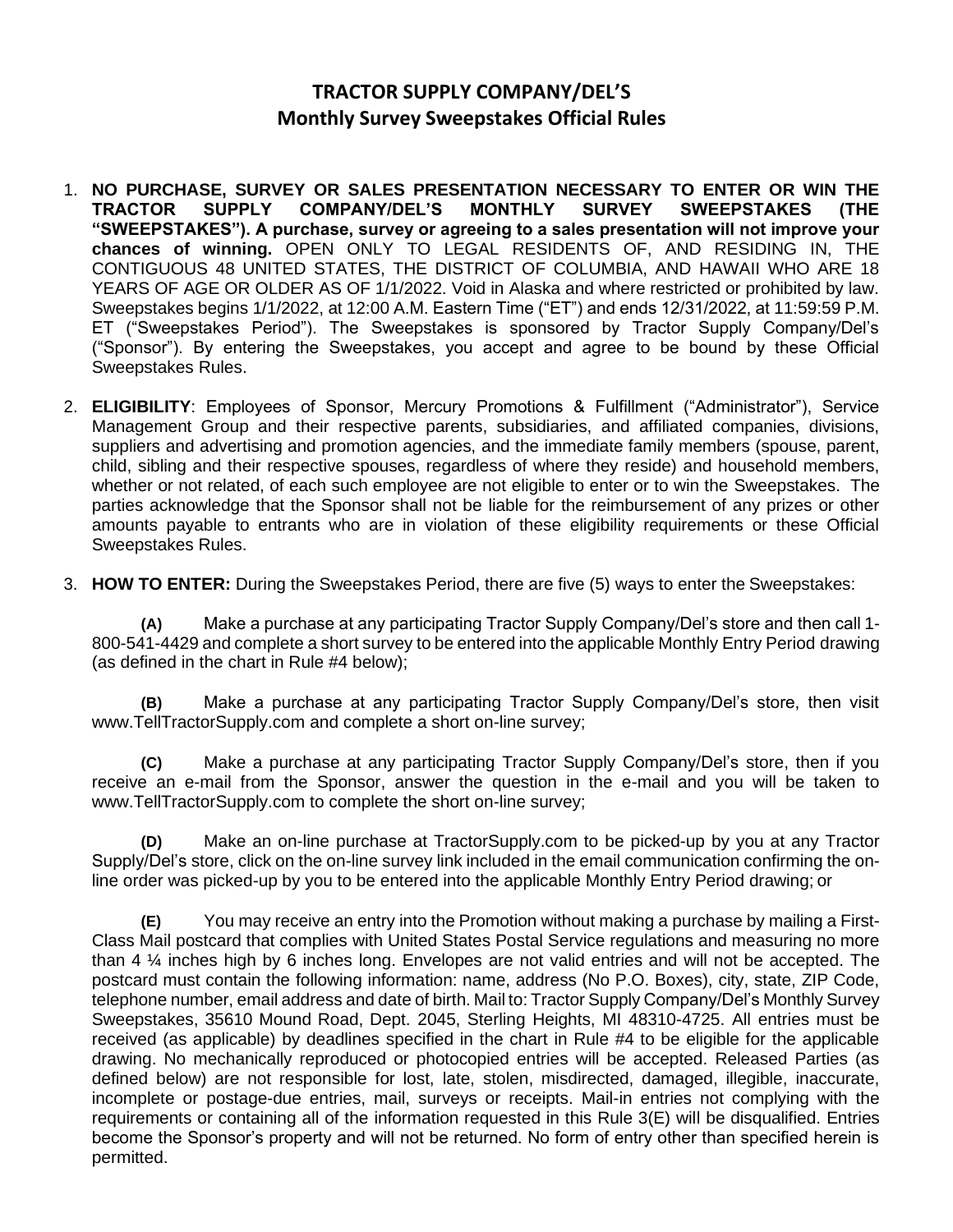4. **DRAWINGS AND ODDS OF WINNING:** One (1) potential Grand Prize winner for each Monthly Entry Period will be determined in a random drawing by Administrator, the official judging agency for the Sweepstakes, on or about the dates specified in the chart below from among all eligible entries received for each Monthly Entry Period. Entries from one Monthly Entry Period drawing will not "roll-over" into subsequent Monthly Entry Period drawings. Odds of winning a Grand Prize, defined in Rule #5, depend on the number of eligible entries received for each applicable Monthly Entry Period. Each potential winner will be notified by email, mail, or telephone (at Sponsor's sole discretion), as set forth in the table below, at the email address, street address or telephone number supplied by the entrant when entering this Sweepstakes. Each potential Grand Prize winner will be required to execute an Affidavit of Eligibility and Liability and Publicity Release (except where prohibited), to be returned within seven (7) days of the date printed on winner's notification, or the Grand Prize will be forfeited, and at Sponsor's discretion, an alternate winner will be selected from all remaining eligible entries received for the applicable Monthly Entry Period. Return of any Grand Prize or prize notification as undeliverable, noncompliance with these Official Sweepstakes Rules or if Administrator is unable to contact potential winner after three (3) attempts to contact the potential winner, this may result in the Grand Prize being forfeited and, at Sponsor's discretion, an alternate winner may be selected from all remaining eligible entries received from the applicable Monthly Entry Period. The Sponsor will contact up to three (3) alternative potential winners in an attempt to award the Grand Prize. If, after a good-faith attempt, Sponsor is unable to award a Grand Prize, such Grand Prize may not be awarded. Each potential winner must comply with all terms and conditions set forth in these Official Sweepstakes Rules and winning is contingent upon fulfilling all such requirements. If any winner is at least 18 but still considered a minor in his/her state of residence, Sponsor reserves the right, at its discretion, to award the Grand Prize to his/her parent or legal guardian who will be responsible for fulfilling all requirements imposed on winners set forth herein.

|           | Start Date (as<br>of $12:00$<br>A.M. E.T. that day) | End Date (as of<br>11:59:59<br>P.M. E.T. that day) | Mail-In Receipt<br>Deadline Date | Approx. Random<br><b>Drawing Date</b> | Notification<br>Date |
|-----------|-----------------------------------------------------|----------------------------------------------------|----------------------------------|---------------------------------------|----------------------|
| Period 1  | 1/1/2022                                            | 1/31/2022                                          | 2/10/2022                        | 2/16/2022                             | 2/17/2022            |
| Period 2  | 2/1/2022                                            | 2/28/2022                                          | 3/10/2022                        | 3/15/2022                             | 3/16/2022            |
| Period 3  | 3/1/2022                                            | 3/31/2022                                          | 4/12/2022                        | 4/15/2022                             | 4/16/2022            |
| Period 4  | 4/1/2022                                            | 4/30/2022                                          | 5/12/2022                        | 5/17/2022                             | 5/18/2022            |
| Period 5  | 5/1/2022                                            | 5/31/2022                                          | 6/10/2022                        | 6/15/2022                             | 6/16/2022            |
| Period 6  | 6/1/2022                                            | 6/30/2022                                          | 7/12/2022                        | 7/15/2022                             | 7/16/2022            |
| Period 7  | 7/1/2022                                            | 7/31/2022                                          | 8/11/2022                        | 8/16/2022                             | 8/17/2022            |
| Period 8  | 8/1/2022                                            | 8/31/2022                                          | 9/10/2022                        | 9/15/2022                             | 9/16/2022            |
| Period 9  | 9/1/2022                                            | 9/30/2022                                          | 10/12/2022                       | 10/15/2022                            | 10/18/2022           |
| Period 10 | 10/1/2022                                           | 10/31/2022                                         | 11/10/2022                       | 11/15/2022                            | 11/16/2022           |
| Period 11 | 11/1/2022                                           | 11/30/2022                                         | 12/10/2022                       | 12/15/2022                            | 12/16/2022           |
| Period 12 | 12/1/2022                                           | 12/31/2022                                         | 1/12/2023                        | 1/18/2023                             | 1/19/2023            |

5. **PRIZES**: Twelve (12) Grand Prizes (one (1) Grand Prize per Monthly Entry Period). Each "Grand Prize" is a \$2,500 Tractor Supply Company/Del's gift card. Approximate Retail Value ("ARV") of each Grand Prize is \$2,500. Gift cards must be redeemed in accordance with terms specified by issuer.

Additional restrictions, limitations and exclusions may apply. Gift card does not expire. Prizes are not transferable. This Gift Card is not refundable or redeemable for cash and cannot be replaced if lost or stolen. Prizes are awarded "as is" with no warranty or guarantee, either express or implied by Sponsor. No transfer or prize substitution will be allowed except at Sponsor's sole discretion, and only then for a prize of comparable or greater value. All applicable federal, state and local taxes, if any, and all costs and expenses related to the acceptance and use of the prizes not specified in these Official Sweepstakes Rules as being awarded are the sole responsibility of the winners. Allow 6-10 weeks after the verification of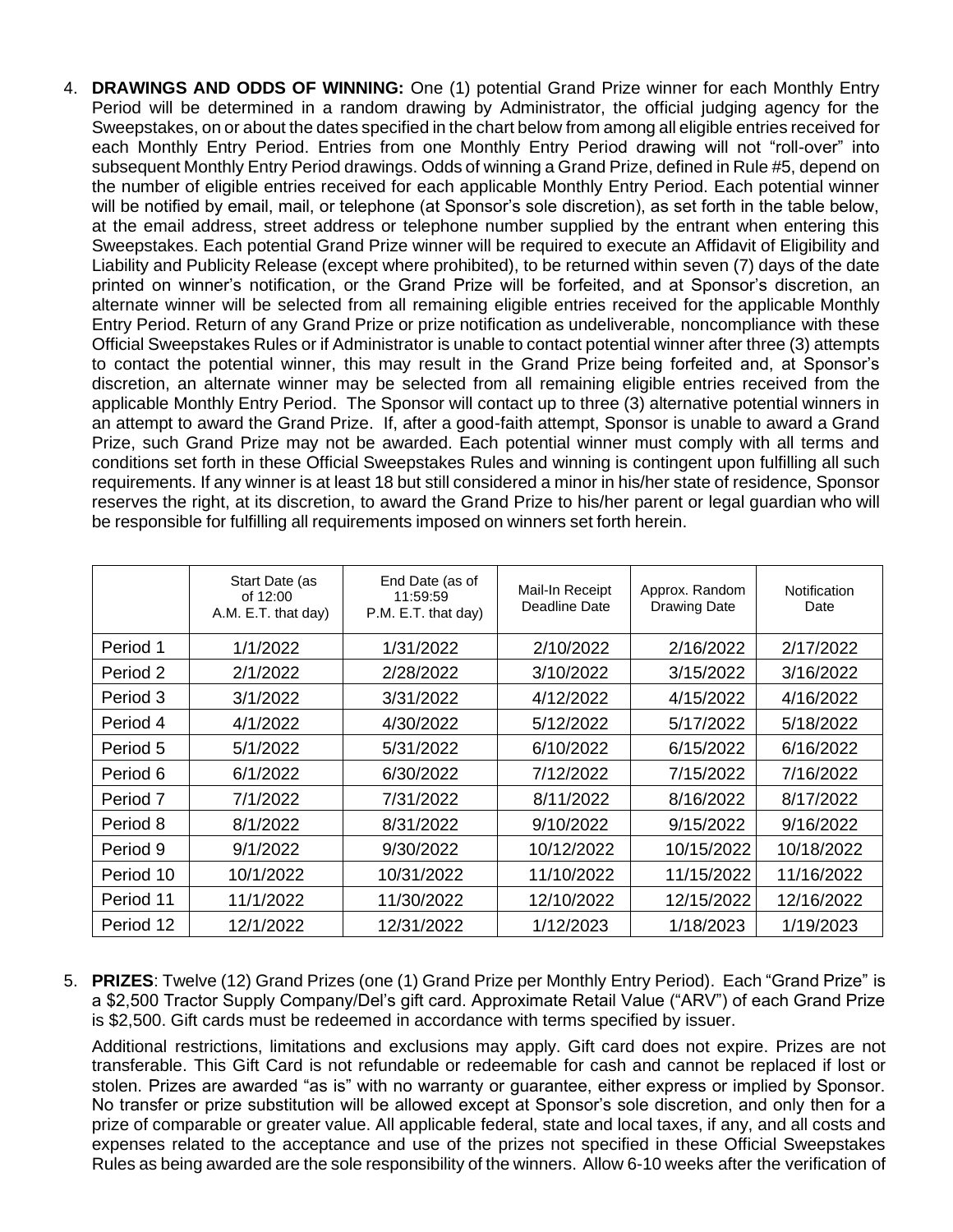eligibility and receipt of the fully executed Affidavit of Eligibility and Liability and Publicity Release for delivery of a Grand Prize.

Limit one (1) Grand Prize per person/household during the Sweepstakes Period.

- 6. **GENERAL CONDITIONS/DISCLAIMER:** By entering or participating in this Sweepstakes, participants: (a) agree to these Official Sweepstakes Rules and the decisions of the Sponsor and the Administrator, which shall be final and binding in all matters relating to the Sweepstakes; and (b) agree to indemnify, defend and hold harmless Released Parties from and against any injuries, claims, damages, orlosses of any kind that arise from or are sustained in connection with acceptance or use/misuse of a prize or from participation in the Sweepstakes. Sponsor, Administrator, and their respective parents, subsidiaries, affiliates, divisions, dealers, dealer associations, representatives, suppliers, retailers and advertising and promotion agencies; and all of their respective officers, directors, employees, representatives and agents (collectively, "Released Parties") are not responsible for mechanical, technical, printing, typographical, human, or other errors relating to or in connection with the Sweepstakes, including, without limitation, errors which may occur in the administration of the Sweepstakes, the processing of entries, deletions, defects, phone transmissions or delayedtelephone lines or in operations or transmission of information, in each case whether arising by the way of technical or other failures or malfunctions of computer hardware, software, communications devises, or transmission lines, or data corruption, theft, destruction, unauthorized access to or alteration of entry materials, loss or otherwise. Sponsor reserves the right to cancel, terminate, suspend, and/or modify the Sweepstakes, or any part of it, if any error, fraud, technical failures or any other factor impairs the integrity or proper functioning of the Sweepstakes, as determined by Sponsor in its sole discretion. No more than one (1) prize per month will be awarded. Should the Sweepstakes be terminated prior to the stated expiration date, Sponsor may, at its sole discretion, conduct a random drawing to award the applicable Monthly Entry Period prize using all eligible, non-suspect entries received for such drawing as of the action requiring such termination. Sponsor reserves the right, at its sole discretion, to disqualify any individual who tampers with the entry process and void all associated entries. Sponsor and its Administrator may prohibit you from participating in the Sweepstakes and void all associated entries, at their sole discretion, if you disregard these Official Sweepstakes Rules or act: (a) in a manner they determine to be not fair or equitable; (b) with an intent to annoy, threaten, or harass any other entrant or the Sponsor; (c) in any other disruptive manner; or if you are otherwise not in compliance with these Official Sweepstakes Rules. Sweepstakes is subject to all applicable federal, state, and local laws and regulations.
- 7. **DISPUTES:** Except where prohibited, entrant agrees that: (1) any and all disputes, claims and causes of action arising out of or connected with this Sweepstakes or any Prize awarded shall be resolved individually, without resort to any form of class action, and exclusively by the United States District Court for the Middle District of Tennessee (Southern Division) or the appropriate Tennessee State Court located in Williamson County, Tennessee; (2) any and all claims, judgments and awards shall be limited to actual out-of-pocket costs incurred, including costs associated with entering this Sweepstakes, but in no event attorneys' fees; and (3) under no circumstances will entrant be permitted to obtain awards for, and entrant hereby waives all rights to claim, indirect, punitive, incidental and consequential damages and any other damages, other than for actual out-of-pocket expenses, and any and all rights to have damages multiplied or otherwise increased. All issues and questions concerning the construction, validity, interpretation and enforceability of these Official Sweepstakes Rules, or the rights and obligations of the entrant and Sponsor in connection with the Sweepstakes, shall be governed by, and construed in accordance with, the laws of the State of Tennessee without giving effect to any choice of law or conflict of law rules (whether of the State of Tennessee or any other jurisdiction), which would cause the application of the laws of any jurisdiction other than the State of Tennessee. Entrants agree that the statute of limitations for asserting any claims with respect to this Sweepstakes shall be no longer than a period of one (1) year from the time the cause of action accrued, or the cause of action shall be forever barred.
- 8. **PRIVACY POLICY:** Any personal information collected during an entrant's participation in this Sweepstakes will be collected by Sponsor or its agent and used by Sponsor and its affiliates, agents and marketers for purposes of the proper administration and fulfillment of the Sweepstakes as described in these Official Sweepstakes Rules and in accordance with Sponsor's Privacy Policy as stated at